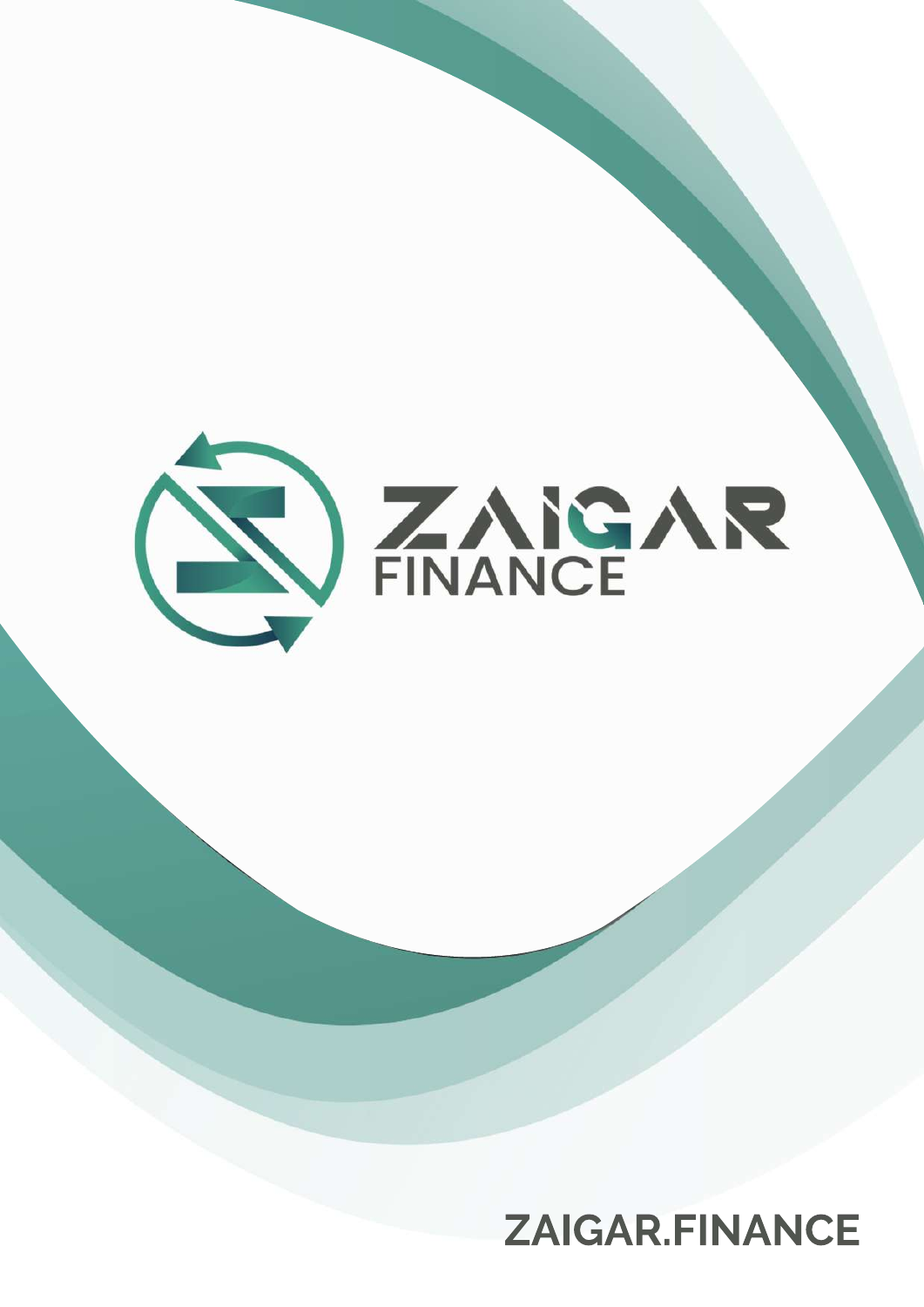### **Why Zaigar Finance?**

Zaigar is a cryptocurrency rewards marketing company that has been in the market for over 3 years and has more than 30,000 users around the world, having already provided services to large companies in this new economy.

With the aim of always continuing to support the development of the cryptocurrency industry, we are now officially launching our DeFi (Decentralized Finance) platform, Zaigar Finance, implemented within the Binance Smart Chain (BSC) network.

A simple, fast, and secure platform that allows all members of our community to carry out operations with cryptocurrencies in an extremely easy and uncomplicated way.

Furthermore, by adopting well-known strategies in the DeFi universe, it has an economic model capable of generating rewards in crypto assets through Farming and Staking.

To promote the operation and use of the platform, between 07/11 and 07/12/2021 we have pre-sold the ZAIF token, the platform's main asset, where 100% of the quantity offered was sold in less than 20 hours.

Another important landmark was conquered in the first 15 days after its availability, where the ZAIF token had more than 8,000 holders.

Consistently and in line with our history, Zaigar Finance's goal is to create a long-term structure, allowing the community to participate and contribute to the project's evolution so that everyone can benefit.

The platform will feature two different tokens to boost its usage: the ZAIF token, 100% deflationary, designed by its smart contract, and the ZAFIRA (ZFAI), used to reward our platform members.

With this vision, we present some differentials that very well characterize a lasting project focused on the community.

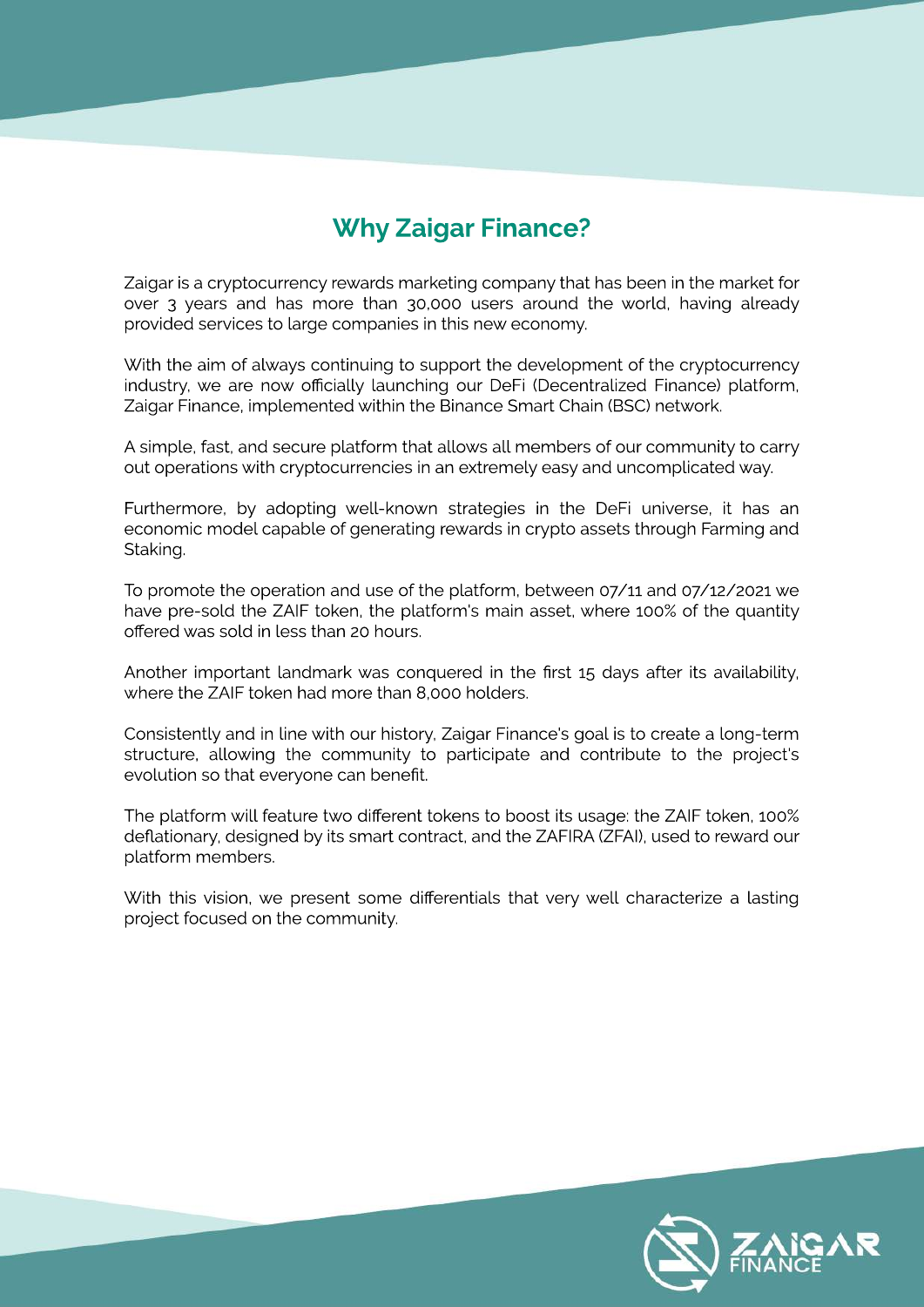#### **Our differentials**



**2º**

No pre-mined ZAIF tokens were allocated to the Zaigar Finance team;

The launch of the ZAIF token was carried out in a pre-sale event where everyone had the opportunity to purchase it for a really very affordable price;



We are not a project designed to last only a few days and raise funds maliciously. We are Zaigar, a serious platform committed to the work developed since 2018;

The economic model of our tokens has been designed in a self-sustainable way, allowing constant investment in marketing to promote Zaigar Finance and thus contributing to the continued growth and development of the platform. **4º**



#### **ZAIFToken**

ZAIF Token is a token developed on the BEP20(1) standard that works within the Binance Smart Chain network.

As Zaigar Finance's main token, ZAIF allows access to all functionalities and use cases made available on the platform.

(1)https://academy.binance.com/en/glossary/bep-20

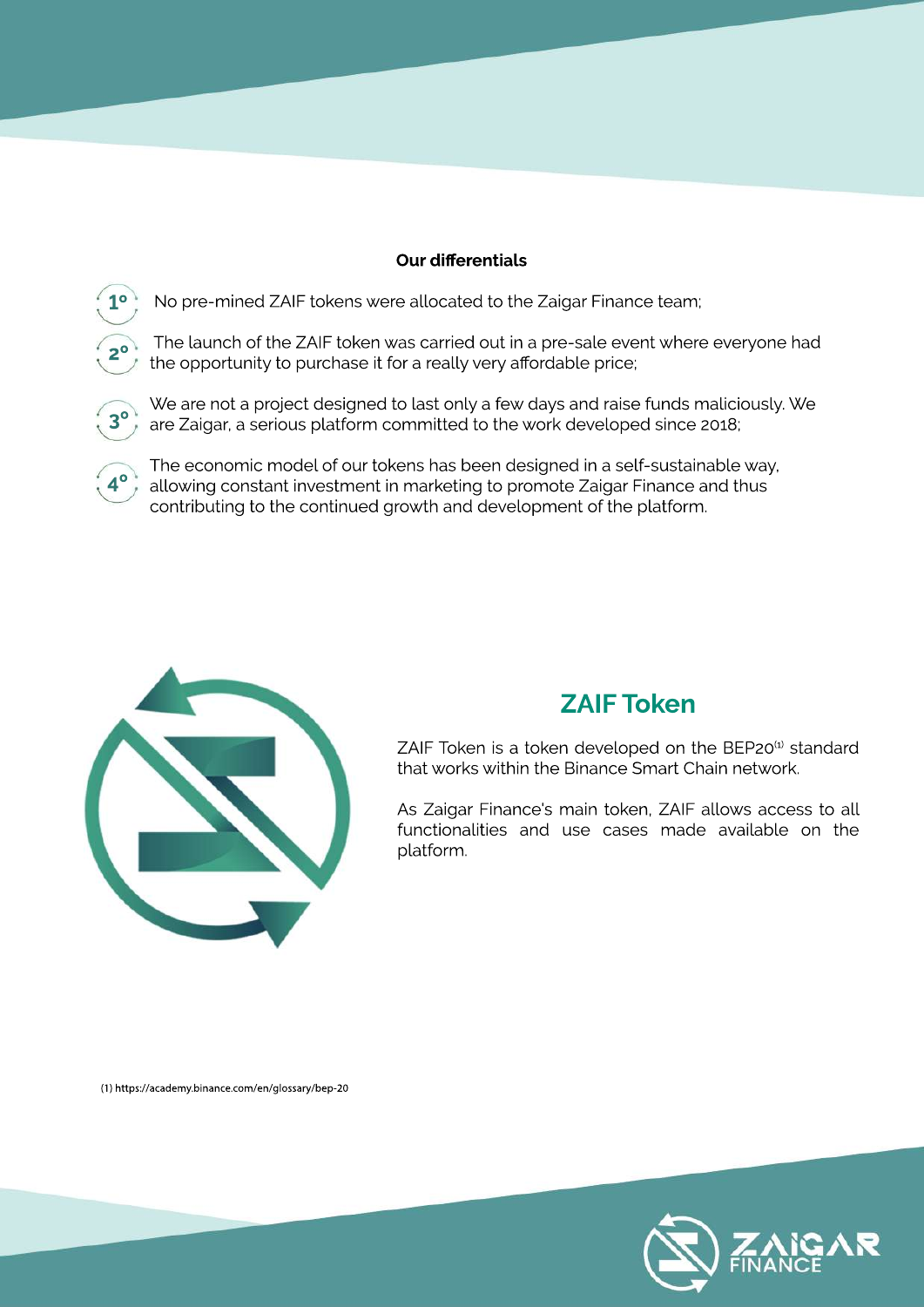### **Token Information**

Name: Zaigar Finance **Ticker: ZAIF** Maximum quantity: 10,000,000 ZAIF Transaction fee: 5%



Of the total of 10 million initial ZAIF tokens, 90% were offered in pre-sales, with 9% distributed in airdrop and 1% reserved for strategic partnerships.

#### **ZAIF Token Economy (Tokenomics)**

ZAIF token is designed to be self-sustaining, allowing for constant investment in project growth, which is why every transaction performed with the token has a 5% fee.

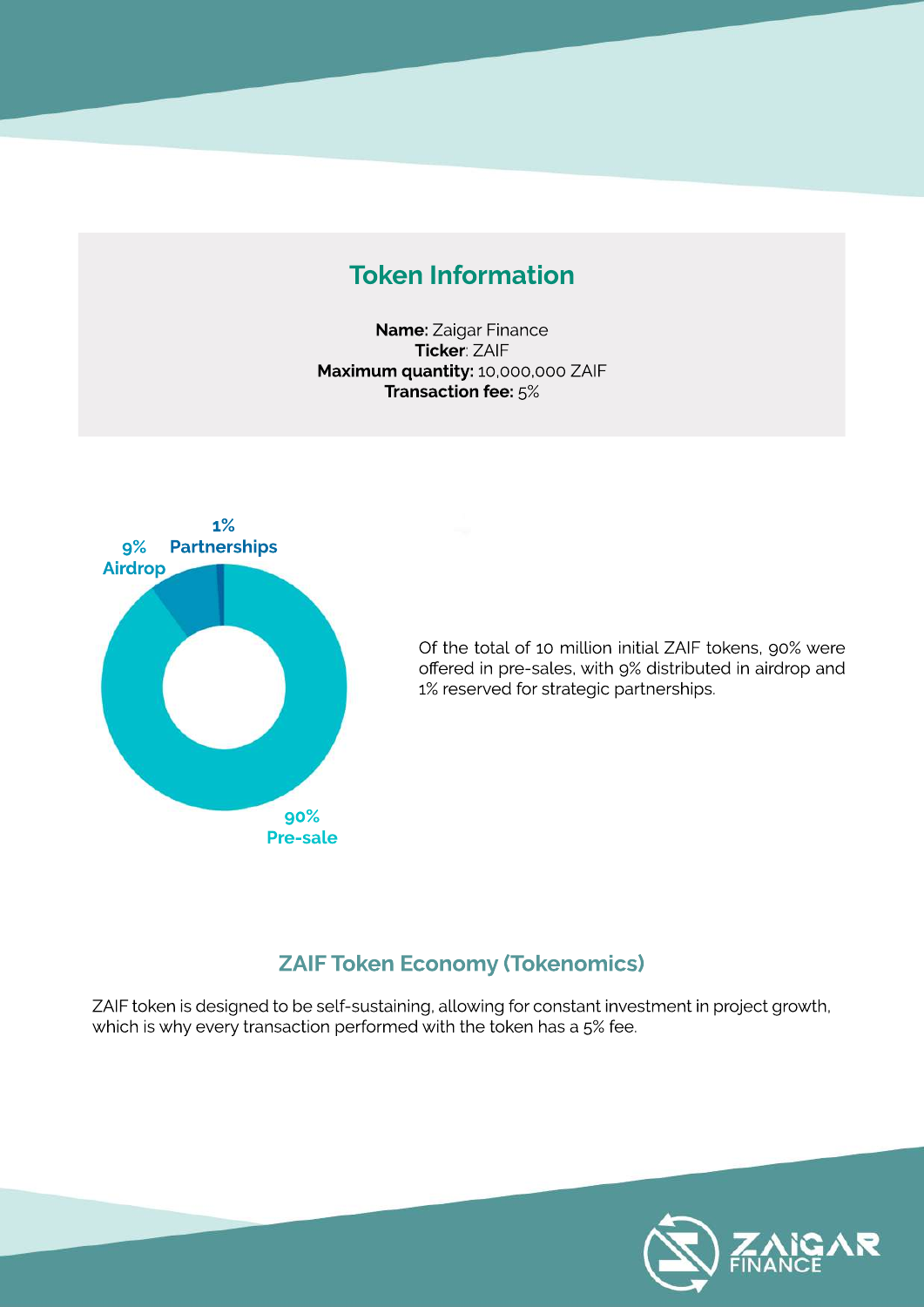#### **Understand how the 5% fee per transaction is divided**



2% are proportionally distributed among all who have ZAIF token in their wallet;

2% are used to promote marketing actions and pay for the maintenance of the platform;

1% is burned, thus helping to create scarcity and contributing to the stability of the token on the open market.

Furthermore, after the official launch of Zaigar Finance, 25% of the amount collected from fees in the farming and staking functions of the platform will be used for the acquisition and burning of ZAIF tokens for a minimum period of 120 days, thus contributing to the increase in scarcity and possible valorization of the token.

#### **ZFAIToken**

The Zafira (ZFAI) will be the token used to reward our community members who use their ZAIF tokens in the Farming and Staking functions of the platform.

Unlike ZAIF, in the ZFAI token - also implemented in the BEP20 standard of the Binance Smart Chain network - there will be no transaction fee (0% fee), allowing all gains on the platform to be 100% attributed to our community members. Furthermore, when acquiring or transferring these tokens, the same exact amount of tokens will be received by the recipient.



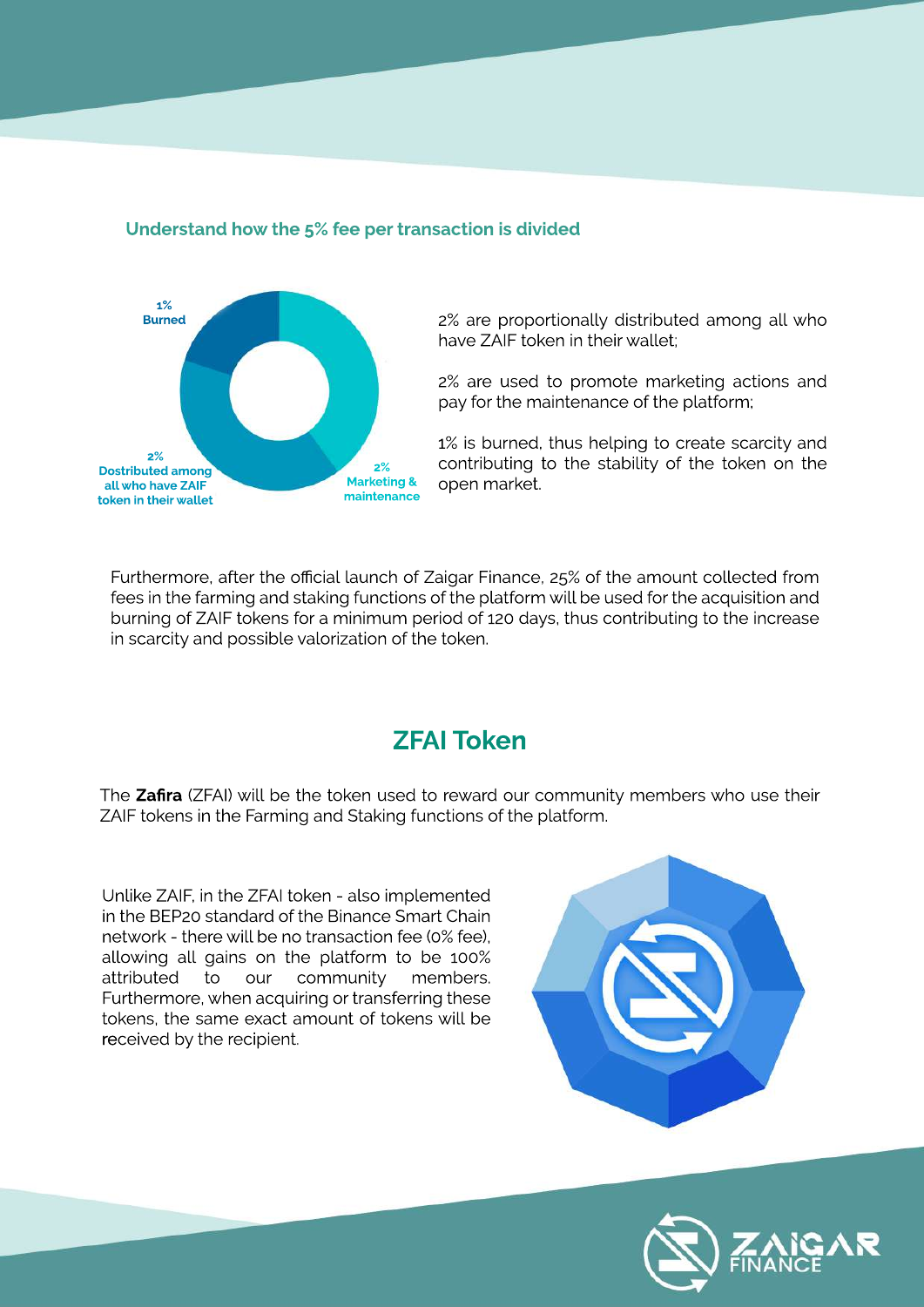With the adoption of this strategy, we have greatly facilitated the adoption of ZFAI tokens in payment systems, features offered by service providers, and even more importantly, its availability on exchanges.

Although the ZFAI token does not have a native burning function implemented in its smart contract, as implemented in the ZAIF token, 25% of the amount collected from fees from the platform's farming and staking functions will be used for the acquisition and burning of the ZFAI token by a minimum period of 120 days.

As part of our mission, always focused on the benefits provided to members of our community, new strategies will be developed and adopted with the aim of boosting the growth of our ecosystem and promoting the scarcity and possible appreciation of the assets made available, which will be timely announced in our communication channels.



#### **Token Information**

**Name:**Zafira **Ticker**:ZFAI **Pre-mined tokens:** 21,000,000 ZFAI **Maximum quantity:**180,000,000ZFAI **Transaction fee: 0% Tokens per block: 4 ZFAI Time per block:** 3 seconds

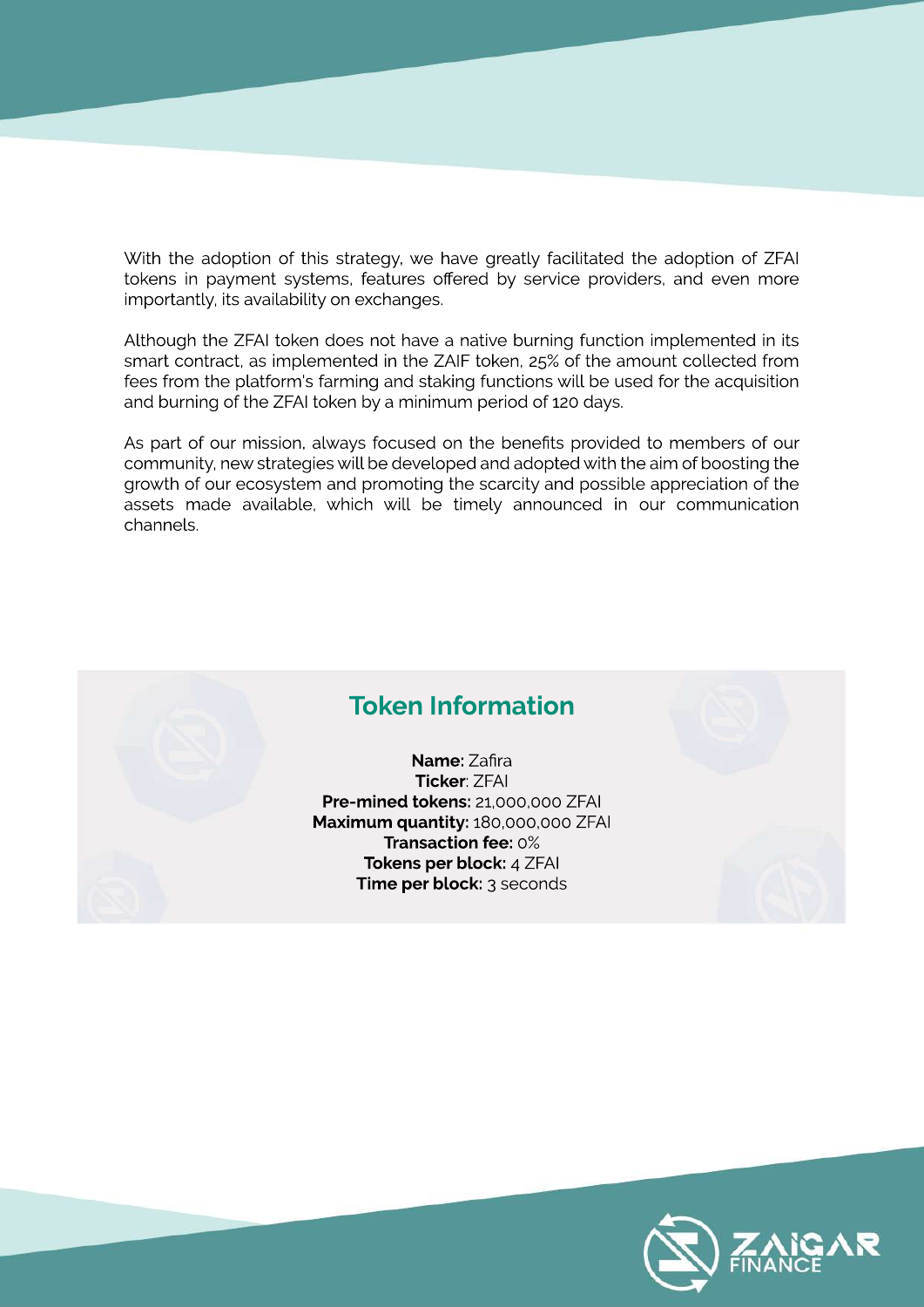

#### **Distribution of pre-mined tokens**

**Liquidity:** 10 million tokens will be used to provide liquidity in PancakeSwap<sup>(2)</sup>, and this liquidity will be blocked for 1 year;

Airdrop: 10 million tokens will be distributed to current ZAIF<sup>(3)</sup> token holders.

**Marketing:** 1 million tokens will be used to implement and drive a strong marketing campaign with a global reach.

#### **Airdrop ZFAI**

Keeping our mission to always offer the maximum benefits and convenience to our community, and especially to honor all those who believed and continue to believe in the project, all those who on **08/05/2021** 20:00 UTC have a balance equal to or greater than 1 ZAIF in your wallet, or deposited in the Farming and Staking functions at **Zaigar Finance,** will be eligible to receive the same amount in **ZFAI tokens (Zafira)** on 08/20/2021 at no additional cost, 100% free. That is, someone who has 50,000 ZAIF on 8/05/2021, according to the terms and conditions stated above, will receive 50,000 ZFAI in the **airdrop** on 8/20/2021.

#### **ZFAI Token Economy**

-0% transaction fee;

-With the launch of the ZFAI token, liquidity of 20 BNB will be added to the platform, which will be blocked for 1 year;

-25% of the amount collected from fees arising from the platform's farming and staking functions will be used for the acquisition and burning of the ZFAI token for a minimum period of 120 days.

(2) https://pancakeswap.finance/ (3) Terms and conditions apply.

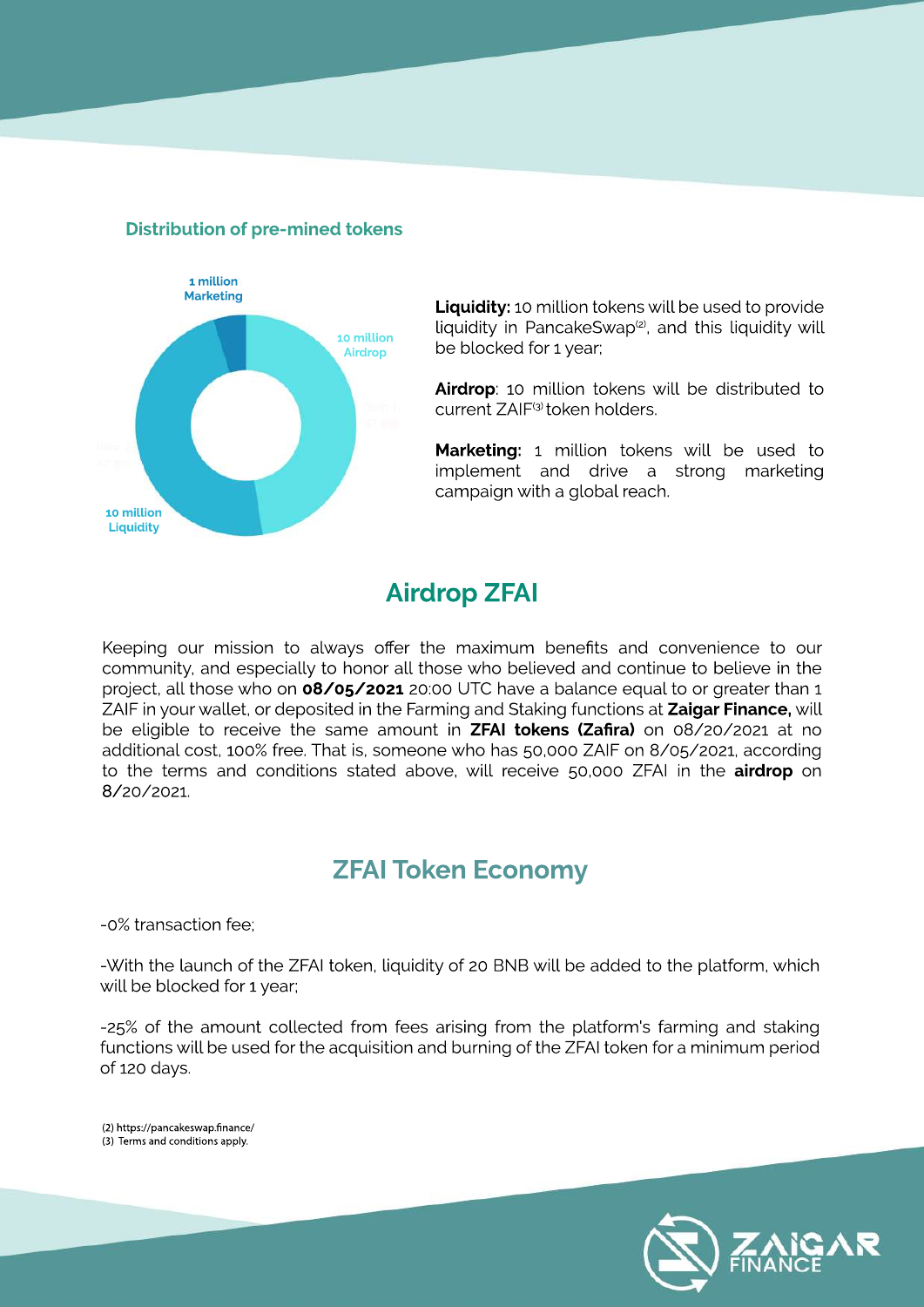#### **How will the ZFAI token mining process work**

With the launch of the Zaigar Finance platform, we will also have the beginning of the ZFAI token mining. From that moment on, 4 ZFAI will be generated per block of the BSC network, with a total of 115,200 ZFAI per day.



### **Distribution of mined ZFAI tokens**

**Farming and Staking: 85%** 

**Marketing and Partnerships: 10%** 

**Team:**4%

**Development:**1%

#### **Next Steps**

#### **Buy with credit card and pay with ZFAI**

As part of the ZFAI token adoption strategy implemented by the team, in partnership with ZCore Finance, the token will be made available for use on the ZeFi Card, $(4)$  a virtual credit card.

With this, it will be possible to use the ZFAI<sup>(5)</sup> token in everyday situations, such as shopping and using services such as Uber and iFood.

(4)https://cointelegraph.com.br/news/weve-tested-the-zcore-card-which-allows-you-to-use-deö-tokens-to-pay-everything-from-mercado-livre-and-ifood (5) The availability date will be disclosed in our communication channels in due date.

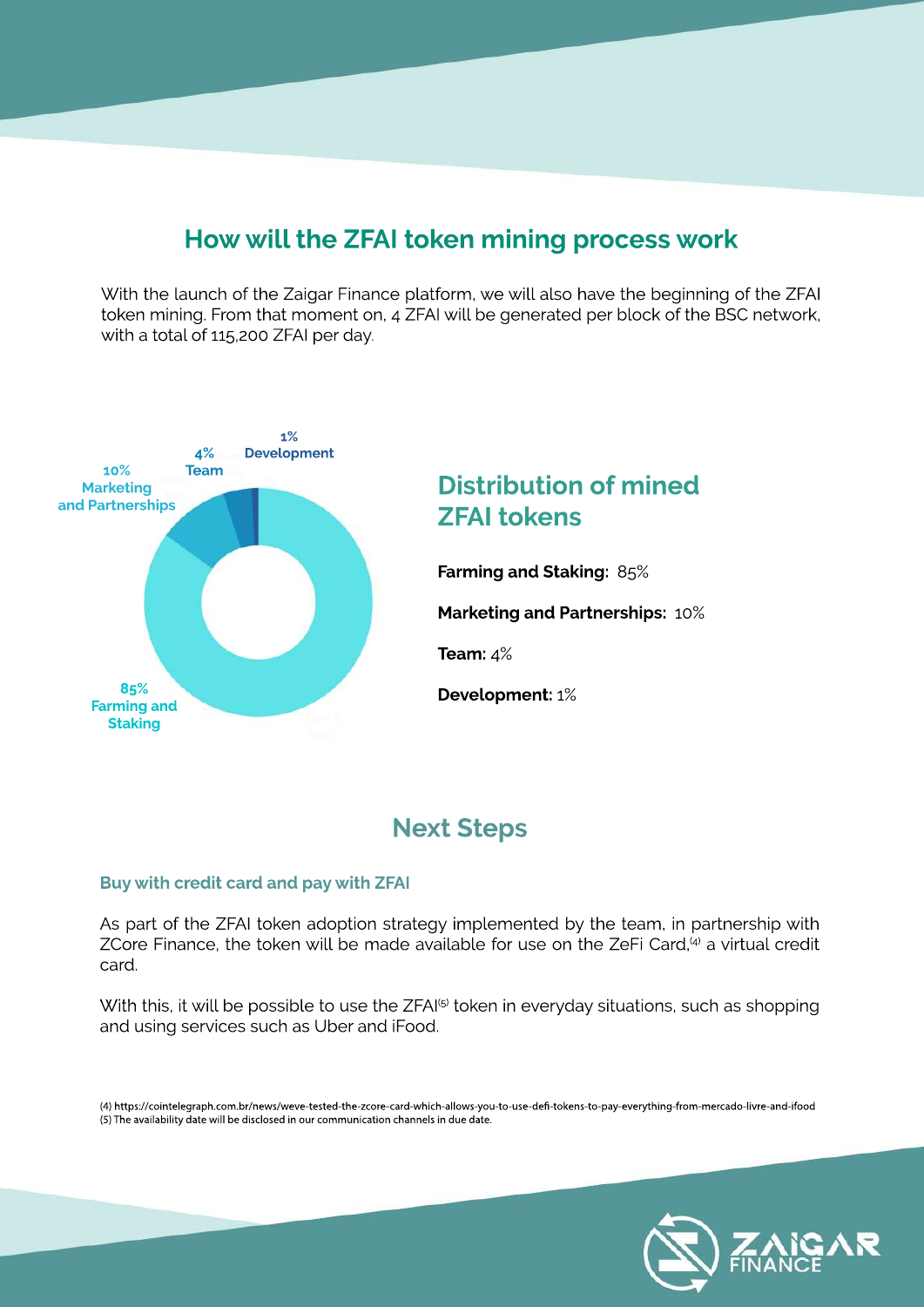



- Announcement of Strategic Partnerships.